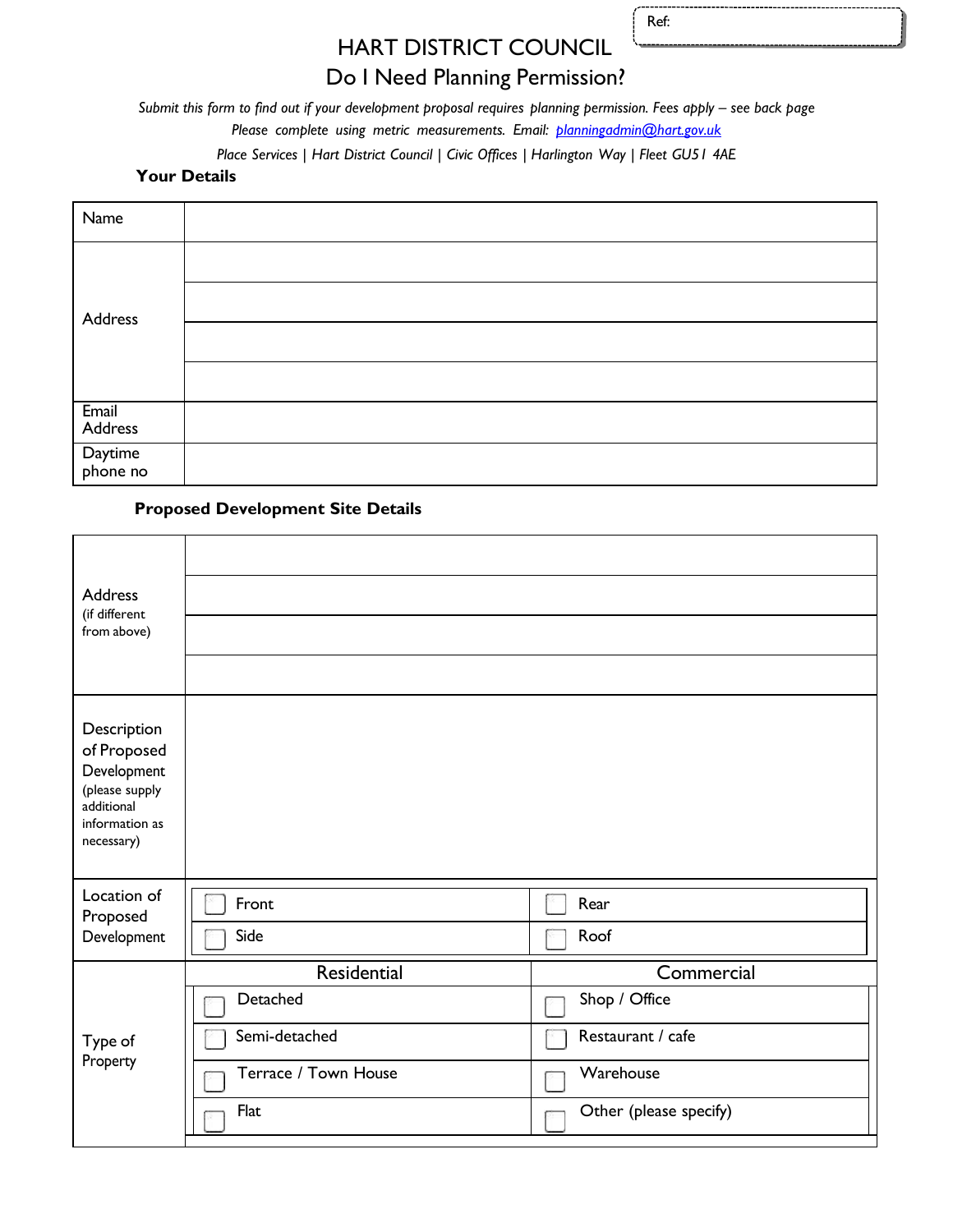# **Proposed Works**

If any of the below doesn't apply to your proposal, please leave blank.

### EXTENSIONS TO PROPERTY / PREMISES

| Type of development<br>(delete as appropriate) | Extension | Conservatory | Porch | Other |
|------------------------------------------------|-----------|--------------|-------|-------|
| Number of storeys                              |           |              |       |       |
| Distance to nearest side boundary              |           |              |       |       |
| Distance to rear boundary (if appropriate)     |           |              |       |       |
| Distance to front boundary (if appropriate)    |           |              |       |       |
| <b>DIMENSIONS OF DEVELOPMENT</b>               |           |              |       |       |
| Depth                                          |           |              |       |       |
| Width                                          |           |              |       |       |
| Height to guttering (eaves)                    |           |              |       |       |
| Height to ridge                                |           |              |       |       |
| Height to flat roof                            |           |              |       |       |

## WORKS WITHIN BOUNDARY OF PROPERTY / PREMISES

| Type of development<br>(delete as appropriate)     | Lowered Kerb | Drive /<br>Hardstanding | Garage /<br>Outbuilding | Other                                  |
|----------------------------------------------------|--------------|-------------------------|-------------------------|----------------------------------------|
| Number of storeys (if appropriate)                 |              |                         |                         |                                        |
| Distance to nearest side boundary (if appropriate) |              |                         |                         |                                        |
| Distance to rear boundary (if appropriate)         |              |                         |                         |                                        |
| Distance to front boundary (if appropriate)        |              |                         |                         |                                        |
| <b>DIMENSIONS OF DEVELOPMENT</b>                   |              |                         |                         |                                        |
| Depth                                              |              |                         |                         |                                        |
| Width                                              |              |                         |                         |                                        |
| Height to guttering (eaves)                        |              |                         |                         |                                        |
| Height to ridge                                    |              |                         |                         |                                        |
| Height to flat roof                                |              |                         |                         |                                        |
| Will the proposal require excavation work?         |              | No                      |                         | Yes - Please provide additionaldetails |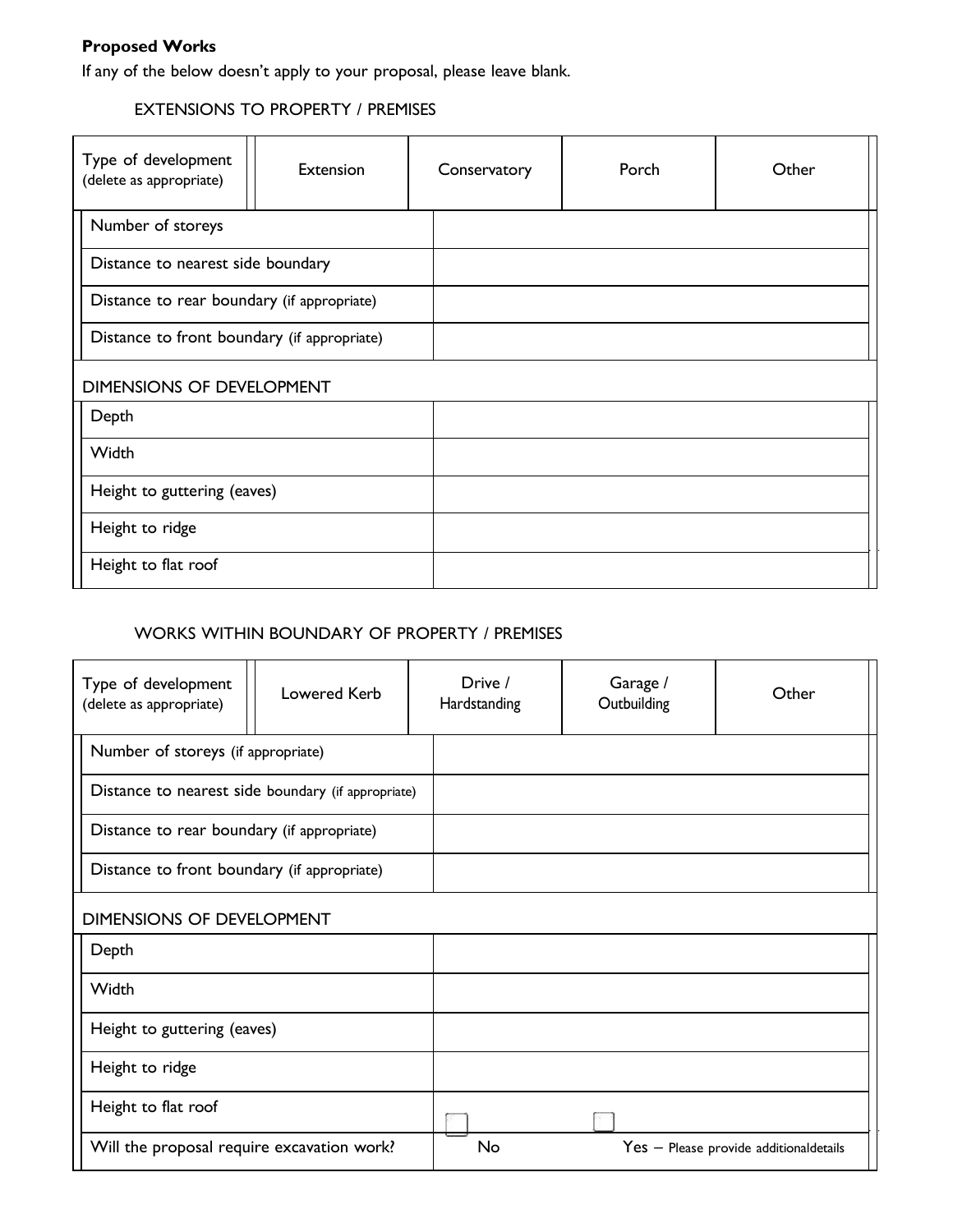### ROOF EXTENSIONS / LOFT CONVERSIONS

| Type of development<br>(delete as appropriate)                                      | Dormer window | Loft extension | Rooflights | Solar Panels |
|-------------------------------------------------------------------------------------|---------------|----------------|------------|--------------|
| DIMENSIONS OF DEVELOPMENT - please also indicate amount of each type of development |               |                |            |              |
| Distance to eaves of roof (appropriate for<br>dormers and solar panels)             |               |                |            |              |
| Depth from surface of roof                                                          |               |                |            |              |
| Width                                                                               |               |                |            |              |
| Length                                                                              |               |                |            |              |
| Height to eaves                                                                     |               |                |            |              |
| Height to flat roof / ridge                                                         |               |                |            |              |

#### BOUNDARY STRUCTURES

| Type of development<br>(delete as appropriate)                                                           | Fence | <b>Wall</b> | Gate | Other |
|----------------------------------------------------------------------------------------------------------|-------|-------------|------|-------|
| DIMENSIONS OF DEVELOPMENT                                                                                |       |             |      |       |
| Height                                                                                                   |       |             |      |       |
| Length                                                                                                   |       |             |      |       |
| If the proposed works are replacements for existing structures, please indicate current dimensions below |       |             |      |       |
| <b>Existing height</b>                                                                                   |       |             |      |       |
| <b>Existing length</b>                                                                                   |       |             |      |       |

| OTHER INFORMATION - Please use this section for any additional information |
|----------------------------------------------------------------------------|
|                                                                            |
|                                                                            |
|                                                                            |
|                                                                            |
|                                                                            |
|                                                                            |
|                                                                            |
|                                                                            |
|                                                                            |
|                                                                            |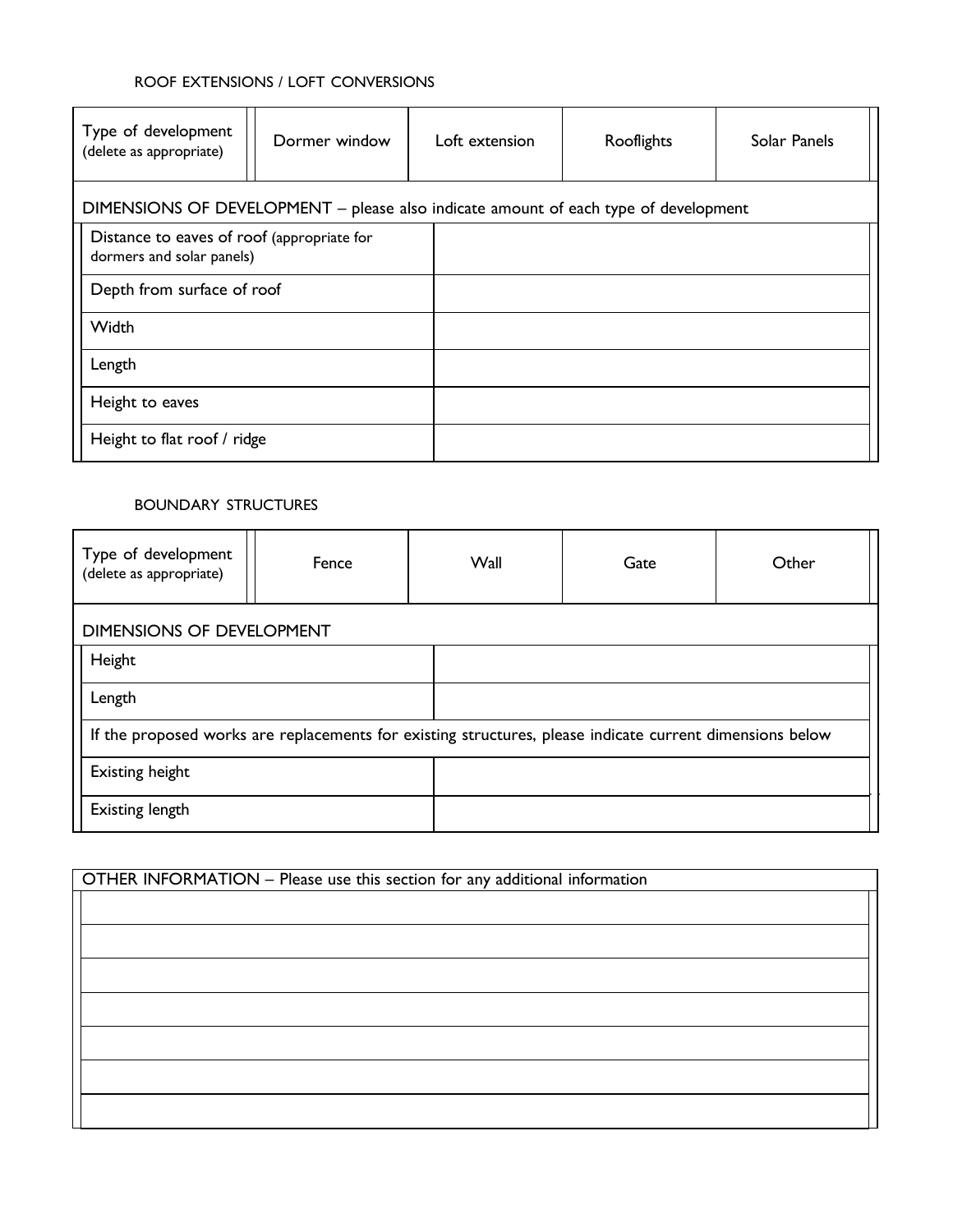#### SKETCH AND MAP

Use the space below to draw your proposed development in relation to current structures and boundaries of the site as accurately as possible. Also identify adjacent roads and neighbouring properties. Sketch does not need to be to scale.

| ┡                        |  |  |  |  |  |  |  |  |  |  |  |  |  |  |  |  |  |  |  |
|--------------------------|--|--|--|--|--|--|--|--|--|--|--|--|--|--|--|--|--|--|--|
| $\overline{\phantom{a}}$ |  |  |  |  |  |  |  |  |  |  |  |  |  |  |  |  |  |  |  |
| Ħ                        |  |  |  |  |  |  |  |  |  |  |  |  |  |  |  |  |  |  |  |
|                          |  |  |  |  |  |  |  |  |  |  |  |  |  |  |  |  |  |  |  |
| $\overline{\phantom{a}}$ |  |  |  |  |  |  |  |  |  |  |  |  |  |  |  |  |  |  |  |
| $\overline{\phantom{a}}$ |  |  |  |  |  |  |  |  |  |  |  |  |  |  |  |  |  |  |  |
| $\overline{\phantom{a}}$ |  |  |  |  |  |  |  |  |  |  |  |  |  |  |  |  |  |  |  |
| ├                        |  |  |  |  |  |  |  |  |  |  |  |  |  |  |  |  |  |  |  |
| $\overline{\phantom{0}}$ |  |  |  |  |  |  |  |  |  |  |  |  |  |  |  |  |  |  |  |
| ⊢                        |  |  |  |  |  |  |  |  |  |  |  |  |  |  |  |  |  |  |  |
| Н                        |  |  |  |  |  |  |  |  |  |  |  |  |  |  |  |  |  |  |  |
| F                        |  |  |  |  |  |  |  |  |  |  |  |  |  |  |  |  |  |  |  |
| Ī                        |  |  |  |  |  |  |  |  |  |  |  |  |  |  |  |  |  |  |  |
|                          |  |  |  |  |  |  |  |  |  |  |  |  |  |  |  |  |  |  |  |

Please note: Fees for householder queries: £66.00, fees for non-householder queries: £150.00 **|** We aim to reply to yourquery in 10 working days from validation, though this timescale may be extended without notice at busy times **|**  Yourenquiry may remain invalid until all the necessary information to answer it and the correct fee have been received **|**Please call 01252 774419 if you need help completing this form **|** Additional information and photos are welcome.